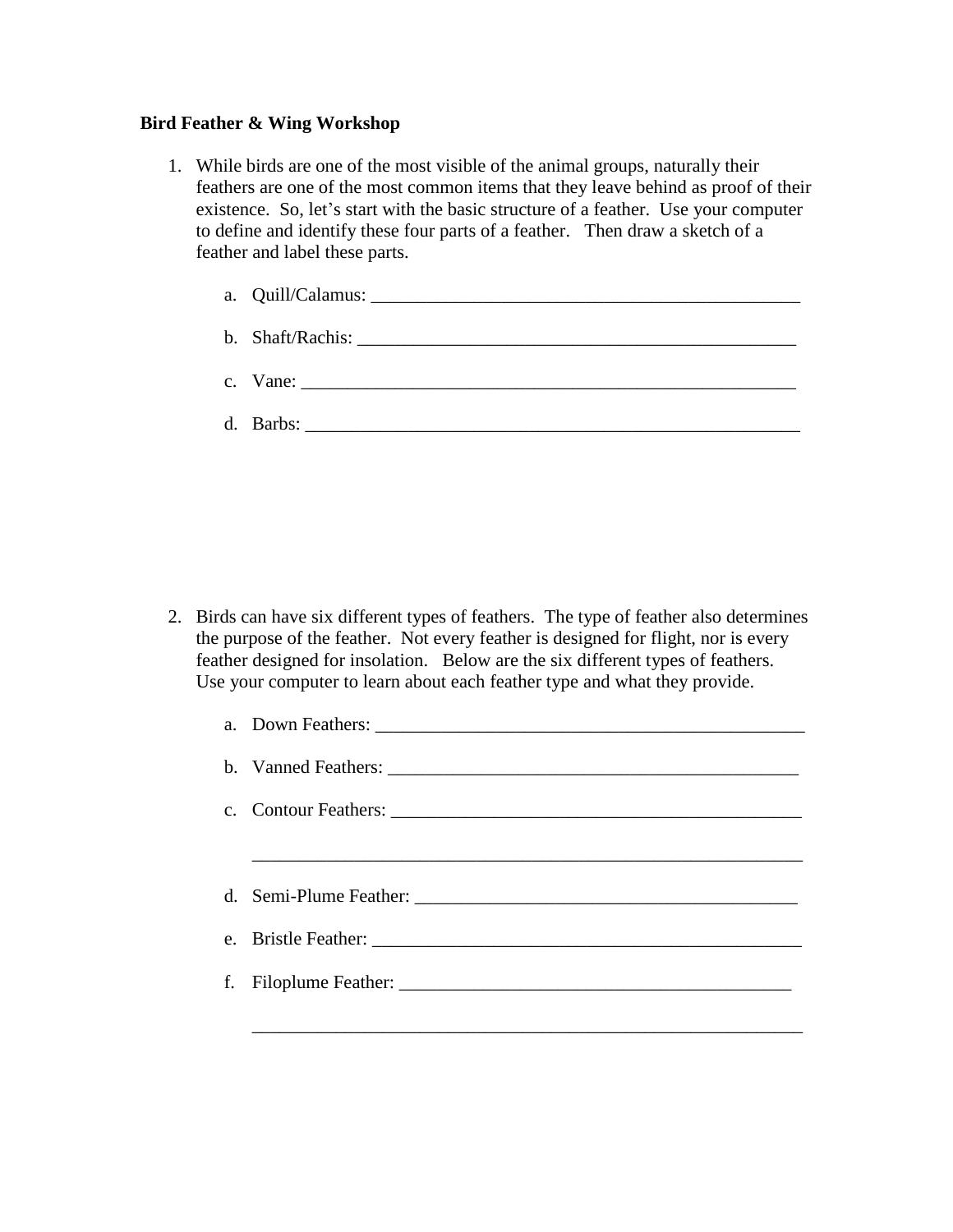3. In your life, you have most likely played with a vanned wing feather. Pulling the barbs apart and then stroking the feather to reconnect the barbs. If you have access to a feather, go ahead and experiment. Birds care for their feathers through preening. They use their bill to rearrange feathers that become twisted or out of place or slide their bill along the feather to reconnect the barbs. Why must a bird take such good care of its feathers?

\_\_\_\_\_\_\_\_\_\_\_\_\_\_\_\_\_\_\_\_\_\_\_\_\_\_\_\_\_\_\_\_\_\_\_\_\_\_\_\_\_\_\_\_\_\_\_\_\_\_\_\_\_\_\_\_\_\_\_\_\_\_\_\_\_\_\_\_\_\_\_\_

\_\_\_\_\_\_\_\_\_\_\_\_\_\_\_\_\_\_\_\_\_\_\_\_\_\_\_\_\_\_\_\_\_\_\_\_\_\_\_\_\_\_\_\_\_\_\_\_\_\_\_\_\_\_\_\_\_\_\_\_\_\_\_\_\_\_\_\_\_\_\_\_

\_\_\_\_\_\_\_\_\_\_\_\_\_\_\_\_\_\_\_\_\_\_\_\_\_\_\_\_\_\_\_\_\_\_\_\_\_\_\_\_\_\_\_\_\_\_\_\_\_\_\_\_\_\_\_\_\_\_\_\_\_\_\_\_\_\_\_\_\_\_\_\_

\_\_\_\_\_\_\_\_\_\_\_\_\_\_\_\_\_\_\_\_\_\_\_\_\_\_\_\_\_\_\_\_\_\_\_\_\_\_\_\_\_\_\_\_\_\_\_\_\_\_\_\_\_\_\_\_\_\_\_\_\_\_\_\_\_\_\_\_\_\_\_\_

\_\_\_\_\_\_\_\_\_\_\_\_\_\_\_\_\_\_\_\_\_\_\_\_\_\_\_\_\_\_\_\_\_\_\_\_\_\_\_\_\_\_\_\_\_\_\_\_\_\_\_\_\_\_\_\_\_\_\_\_\_\_\_\_\_\_\_\_\_\_\_\_

\_\_\_\_\_\_\_\_\_\_\_\_\_\_\_\_\_\_\_\_\_\_\_\_\_\_\_\_\_\_\_\_\_\_\_\_\_\_\_\_\_\_\_\_\_\_\_\_\_\_\_\_\_\_\_\_\_\_\_\_\_\_\_\_\_\_\_\_\_\_\_\_

\_\_\_\_\_\_\_\_\_\_\_\_\_\_\_\_\_\_\_\_\_\_\_\_\_\_\_\_\_\_\_\_\_\_\_\_\_\_\_\_\_\_\_\_\_\_\_\_\_\_\_\_\_\_\_\_\_\_\_\_\_\_\_\_\_\_\_\_\_\_\_\_

\_\_\_\_\_\_\_\_\_\_\_\_\_\_\_\_\_\_\_\_\_\_\_\_\_\_\_\_\_\_\_\_\_\_\_\_\_\_\_\_\_\_\_\_\_\_\_\_\_\_\_\_\_\_\_\_\_\_\_\_\_\_\_\_\_\_\_\_\_\_\_\_

\_\_\_\_\_\_\_\_\_\_\_\_\_\_\_\_\_\_\_\_\_\_\_\_\_\_\_\_\_\_\_\_\_\_\_\_\_\_\_\_\_\_\_\_\_\_\_\_\_\_\_\_\_\_\_\_\_\_\_\_\_\_\_\_\_\_\_\_\_\_\_\_

\_\_\_\_\_\_\_\_\_\_\_\_\_\_\_\_\_\_\_\_\_\_\_\_\_\_\_\_\_\_\_\_\_\_\_\_\_\_\_\_\_\_\_\_\_\_\_\_\_\_\_\_\_\_\_\_\_\_\_\_\_\_\_\_\_\_\_\_\_\_\_\_

3b. What effect can pollutants such as oil have on bird feathers? Search the internet about oil spills and bird issues.

4. The vanned feathers are located on the bird's wings and tails. The wing is divided like your arm into three regions: the primaries, the secondaries, and the tertials. Search and explore the structure of a bird's wing online. Draw your own sketch of a wing and identify the three regions? What are the three equivalent parts when comparing your arm to the wing?

A: Primaries: \_\_\_\_\_\_\_\_\_\_\_\_\_\_\_\_\_ B: Secondaries: \_\_\_\_\_\_\_\_\_\_\_\_\_\_\_\_\_\_ C: Tertials: \_\_\_\_\_\_\_\_\_\_\_\_\_\_\_\_\_\_\_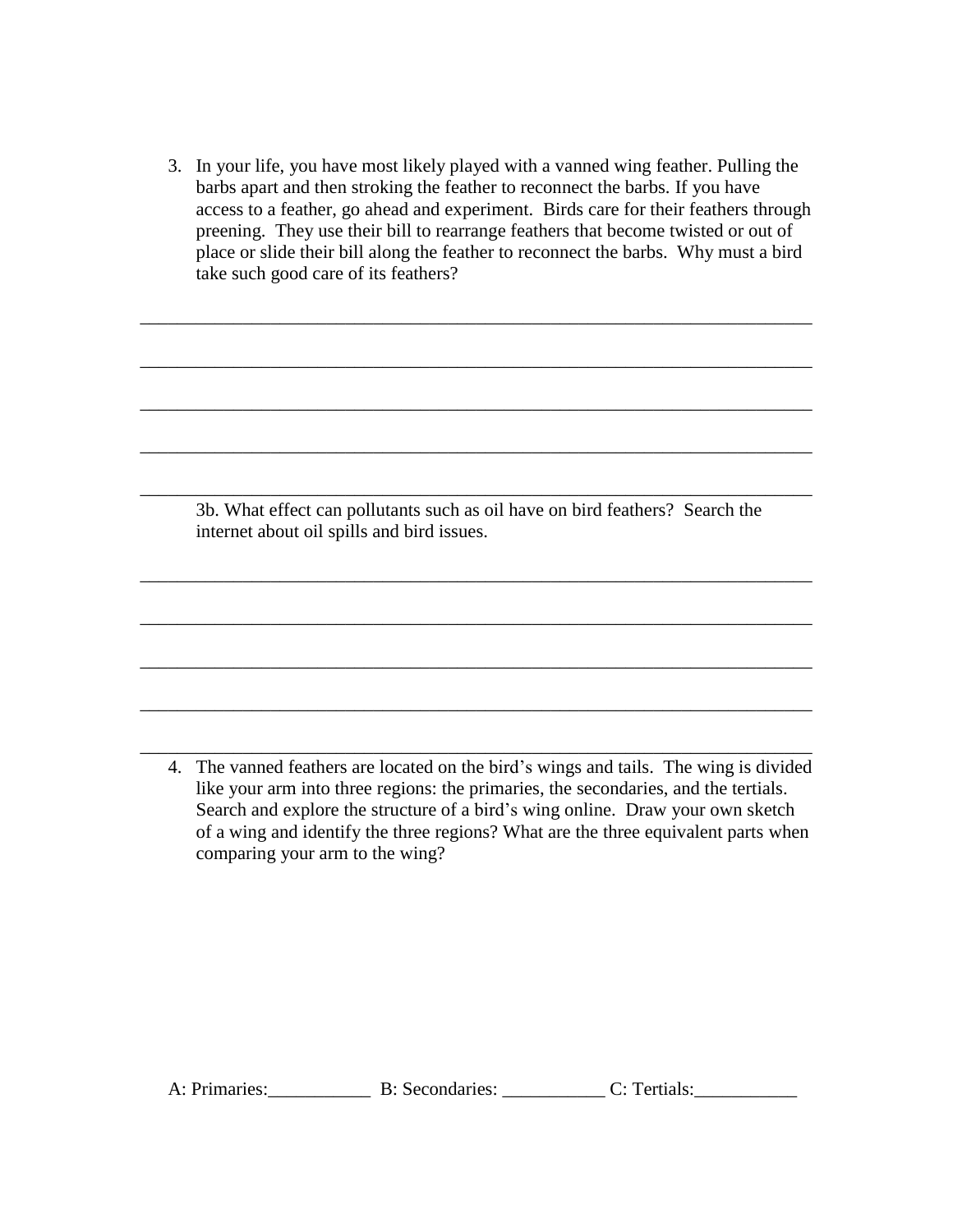5. Feathers from these three regions have different characteristics. If you did not look closely before. Look at the shapes of the feathers from each of the three sections of the wing. What differences exist between the primary, secondary and tertial feathers?

6. Tail feathers can be very different in size and shape. But, there is one basic common feature. Try looking online at different tail feather, as well as the picture below. Can you see it and what is it?



\_\_\_\_\_\_\_\_\_\_\_\_\_\_\_\_\_\_\_\_\_\_\_\_\_\_\_\_\_\_\_\_\_\_\_\_\_\_\_\_\_\_\_\_\_\_\_\_\_\_\_\_\_\_\_\_\_\_\_\_\_\_\_\_\_\_\_\_\_\_\_\_

\_\_\_\_\_\_\_\_\_\_\_\_\_\_\_\_\_\_\_\_\_\_\_\_\_\_\_\_\_\_\_\_\_\_\_\_\_\_\_\_\_\_\_\_\_\_\_\_\_\_\_\_\_\_\_\_\_\_\_\_\_\_\_\_\_\_\_\_\_\_\_\_

\_\_\_\_\_\_\_\_\_\_\_\_\_\_\_\_\_\_\_\_\_\_\_\_\_\_\_\_\_\_\_\_\_\_\_\_\_\_\_\_\_\_\_\_\_\_\_\_\_\_\_\_\_\_\_\_\_\_\_\_\_\_\_\_\_\_\_\_\_\_\_\_

7. A bird's tail helps tell you about the bird's flight behavior. Stiff, strong tails can indicate that the bird props against trees as a fulcrum. Rounded tails aid in flight maneuvers. Short tails can mean that the bird usually flies only short distances. Feel free to read about each of the bird species below. What assumptions can you make about each species when you look at their tails?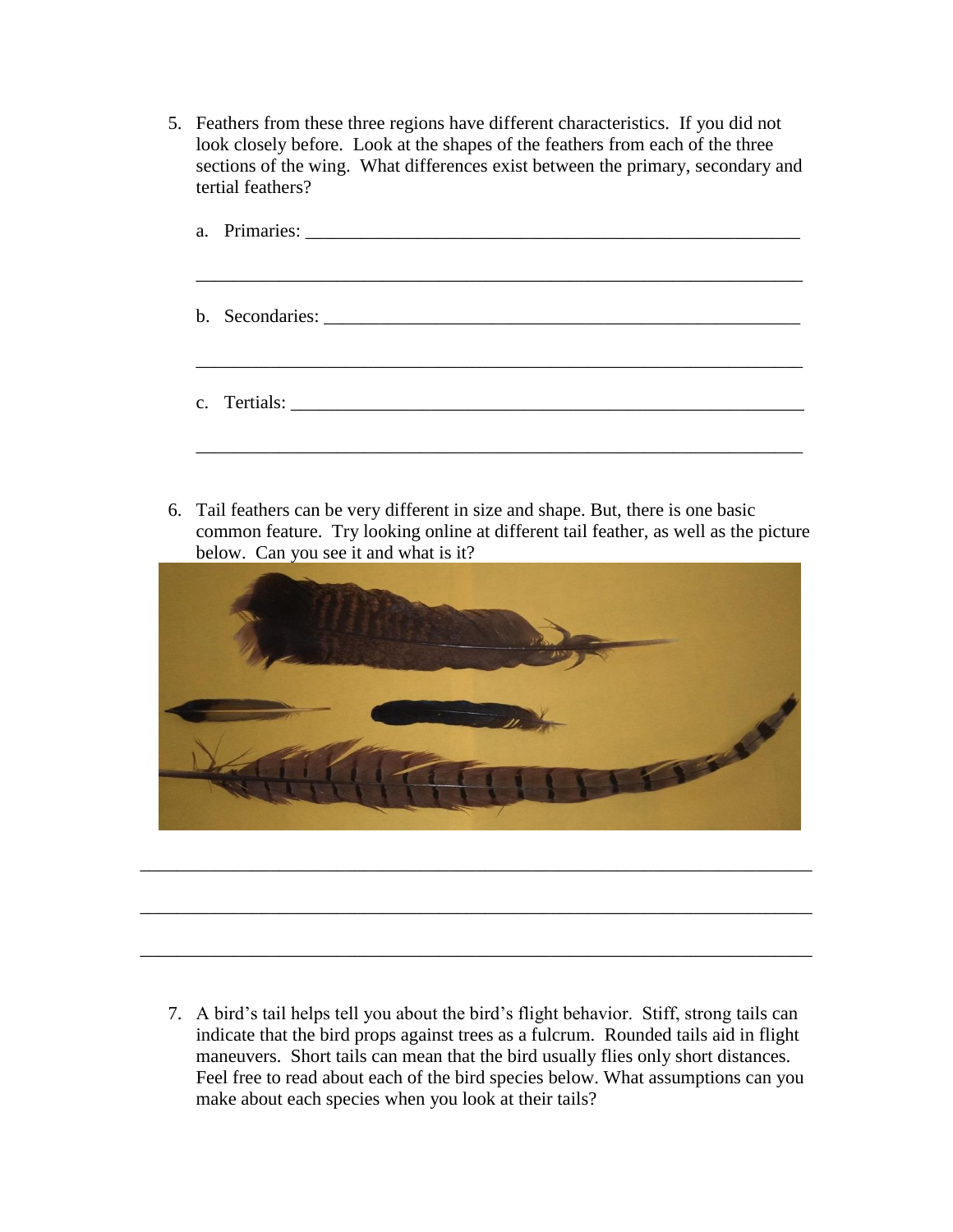

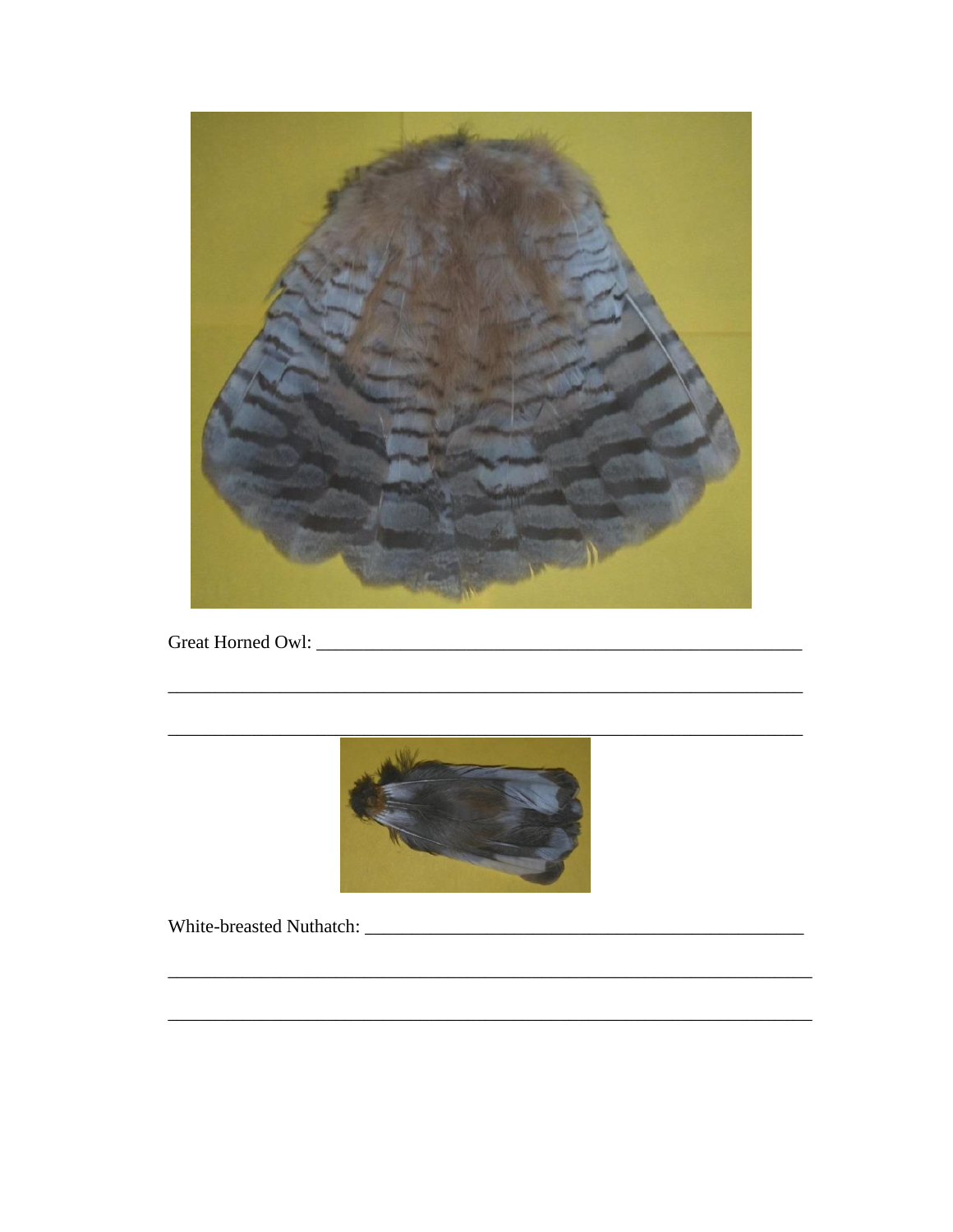

\_\_\_\_\_\_\_\_\_\_\_\_\_\_\_\_\_\_\_\_\_\_\_\_\_\_\_\_\_\_\_\_\_\_\_\_\_\_\_\_\_\_\_\_\_\_\_\_\_\_\_\_\_\_\_\_\_\_\_\_\_\_\_\_\_\_\_\_\_

Northern Flicker:



8. In general, birds with long pointed wings fly longer distances and live in more open areas. The aerodynamics of long narrow wings enable birds to glide further by capturing and using air currents for the long-distance flights. Birds with short, rounded wings flap more and live in more wooded areas. Short rounded wings are better for maneuvering but must flap more for powered flight. What assumptions can you make about the following wings regarding flight, migration, and habitat?

\_\_\_\_\_\_\_\_\_\_\_\_\_\_\_\_\_\_\_\_\_\_\_\_\_\_\_\_\_\_\_\_\_\_\_\_\_\_\_\_\_\_\_\_\_\_\_\_\_\_\_\_\_\_\_\_\_\_\_\_\_\_\_\_\_\_\_\_\_

\_\_\_\_\_\_\_\_\_\_\_\_\_\_\_\_\_\_\_\_\_\_\_\_\_\_\_\_\_\_\_\_\_\_\_\_\_\_\_\_\_\_\_\_\_\_\_\_\_\_\_\_\_\_\_\_\_\_\_\_\_\_\_\_\_\_\_\_\_



\_\_\_\_\_\_\_\_\_\_\_\_\_\_\_\_\_\_\_\_\_\_\_\_\_\_\_\_\_\_\_\_\_\_\_\_\_\_\_\_\_\_\_\_\_\_\_\_\_\_\_\_\_\_\_\_\_\_\_\_\_\_\_\_\_

Petrel: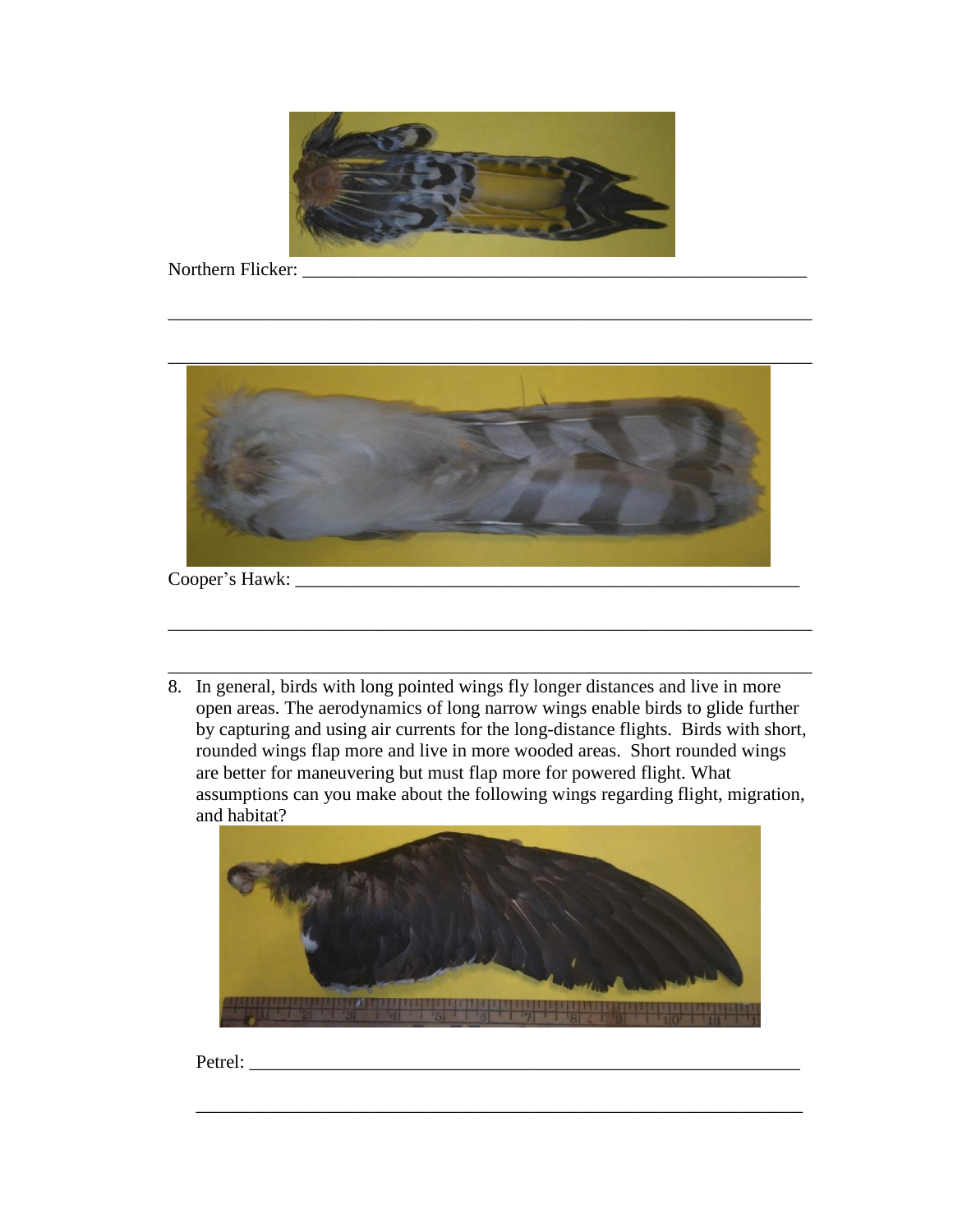

Screech Owl: \_\_\_\_\_\_\_\_\_\_\_\_\_\_\_\_\_\_\_\_\_\_\_\_\_\_\_\_\_\_\_\_\_\_\_\_\_\_\_\_\_\_\_\_\_\_\_\_\_\_\_\_\_\_

9. Since feathers are not maintained by body nutrients, they require replacement when they are damaged or too worn. Sometimes this replacement occurs when a single feather needs to be replaced on a wing or tail. Sometimes a bird goes through this process to replace all its feathers. This process of losing and replacing feathers has a special name.

\_\_\_\_\_\_\_\_\_\_\_\_\_\_\_\_\_\_\_\_\_\_\_\_\_\_\_\_\_\_\_\_\_\_\_\_\_\_\_\_\_\_\_\_\_\_\_\_\_\_\_\_\_\_\_\_\_\_\_\_\_\_\_\_\_

\_\_\_\_\_\_\_\_\_\_\_\_\_\_\_\_\_\_\_\_\_\_\_\_\_\_\_\_\_\_\_\_\_\_\_\_\_\_\_\_\_\_\_\_\_\_\_\_\_\_\_\_\_\_\_\_\_\_\_\_\_\_\_\_\_\_

\_\_\_\_\_\_\_\_\_\_\_\_\_\_\_\_\_\_\_\_\_\_\_\_\_\_\_\_\_\_\_\_\_\_\_\_\_\_\_\_\_\_\_\_\_\_\_\_\_\_\_\_\_\_\_\_\_\_\_\_\_\_\_\_\_\_

\_\_\_\_\_\_\_\_\_\_\_\_\_\_\_\_\_\_\_\_\_\_\_\_\_\_\_\_\_\_\_\_\_\_\_\_\_\_\_\_\_\_\_\_\_\_\_\_\_\_\_\_\_\_\_\_\_\_\_\_\_\_\_\_\_

\_\_\_\_\_\_\_\_\_\_\_\_\_\_\_\_\_\_\_\_\_\_\_\_\_\_\_\_\_\_\_\_\_\_\_\_\_\_\_\_\_\_\_\_\_\_\_\_\_\_\_\_\_\_\_\_\_\_\_\_\_\_\_\_\_

Do you know it? \_\_\_\_\_\_\_\_\_\_\_\_\_\_\_\_

Why might a bird replace all of its feathers?

What are some species that have two distinct plumages?